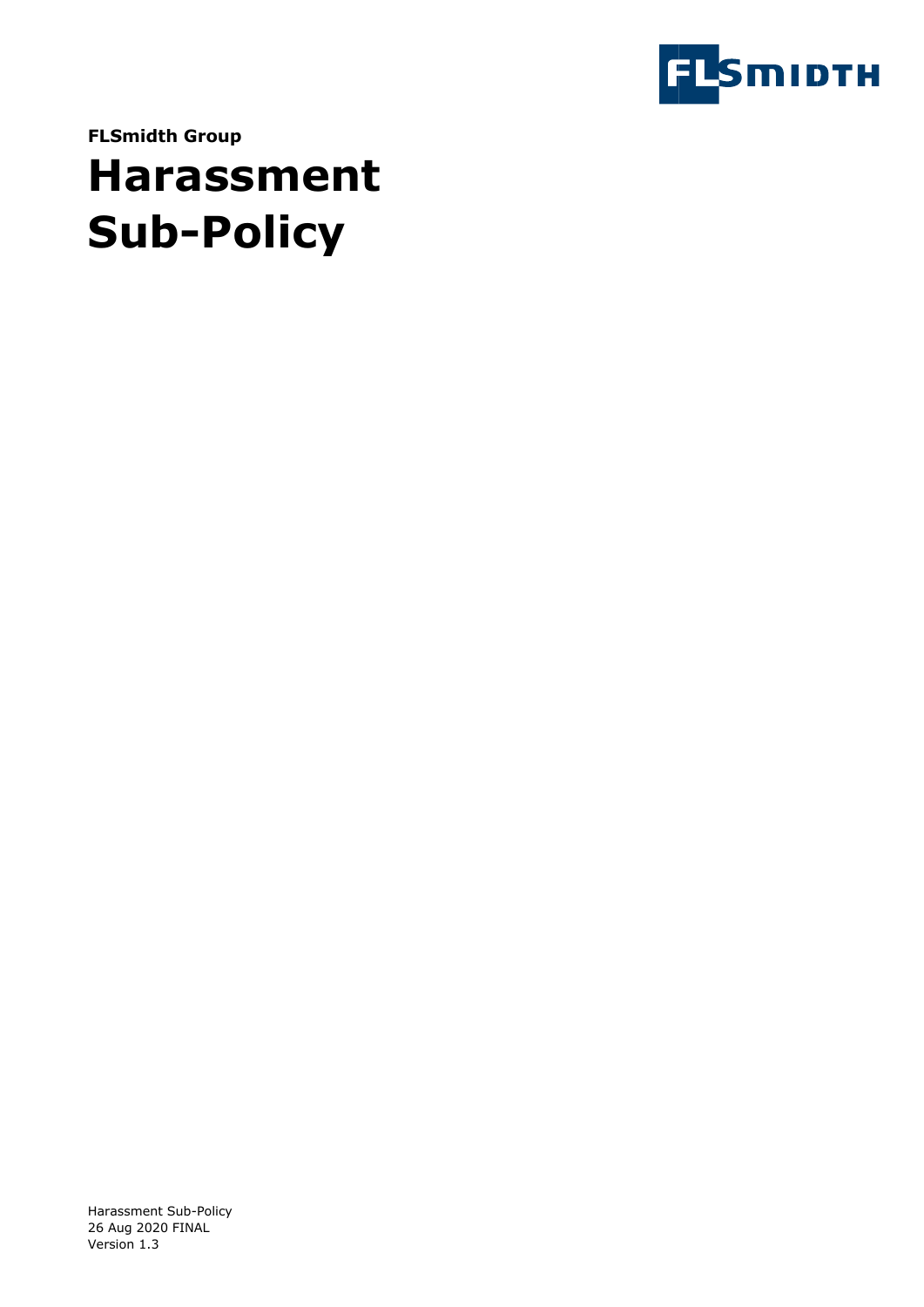

## **1 Introduction**

FLSmidth is committed to creating and maintaining safe, healthy and productive working environment for all employees in all locations. The Harassment Sub-Policy sets out the rules and approach to implementation and governance in place in order to achieve this.

We take a zero-tolerance approach to instances of harassment, including unwanted and/or inappropriate sexual behaviour directed at co-workers or other business partners.

The scope of this Sub-Policy includes all premises and property of the company and extends to off-site interactions between company employees as well as between company employees and employees of business partners. The policy is also relevant outside of working hours and applies to non-verbal communication, including written communication and body language. The scope of this policy also includes the recruitment, hiring and dismissals process for future and former employees and business partners, including on-site contractors.

## **2 Rules**

#### **2.1 Definition**

Harassment occurs when one or more employees feel unfairly and/or inappropriately treated, spoken to, or about, at work or in situations related to the workplace, such as work-related activities taking place off-site. It includes situations of intimidation, humiliation, physical threats, bullying, assault or unwanted sexual approaches.

Individual incidents of a harassment may be part of a broader culture of a hostile working environment.

Harasment and / or discrimination is not allowed or condoned regardless of the position, level of seniority or geographic, cultural or work context of the harasser.

Harassment may include both speech and conduct and may be based in the specifc relationship between two or more individuals in the workplace. It may also be based on a form of discrimination of one or more employees, based on personal characteristics they may posess. While this policy does not explicitly address discrimination, which is defined and prohibited by other FLSmidth policies, the link with harassment is important to highlight.

#### **2.2 Discrimination**

Any harassment based on discrimination of another individual on the basis of their gender, religious or political affiliation, ethnicity, race, sexuality or disability will be taken seriously.

All reported incidents will be investigated and a zero-tolerance approach will be implemented.

#### **2.3 Procedure for reporting a case of harassment**

All acts of harassment can be reported to a local Human Resources representative or to Group Compliance via the Whistleblower Hotline. There is also zero tolerance for any retaliation based on the reporting of an allegation of harassment.